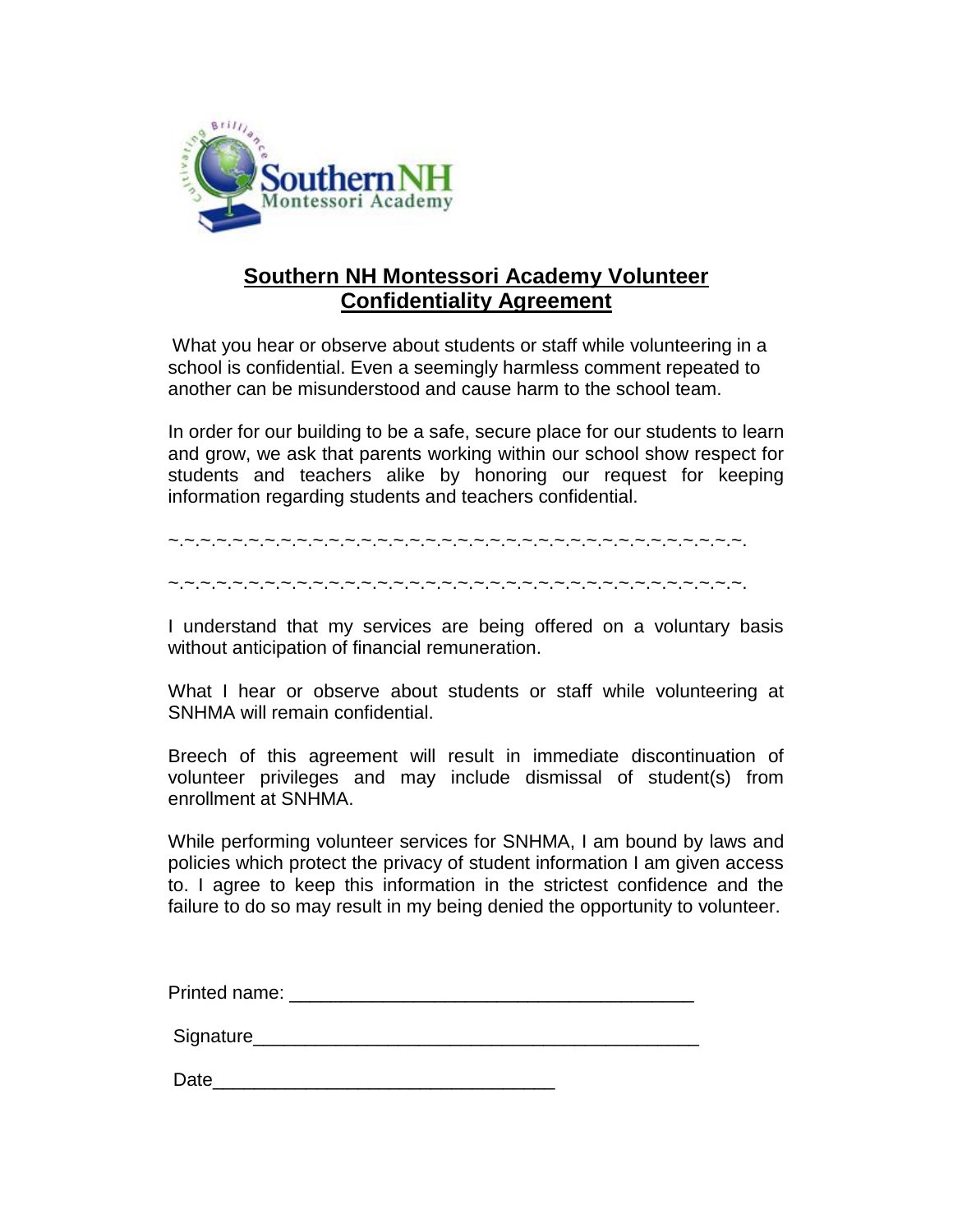# **GENERAL VOLUNTEER GUIDELINES**

#### **Hints for Working With Students**

- 1. Be yourself. It will take time and patience for everyone to feel comfortable.
- 2. Call the students by name. Ask the teacher what they prefer the student call you.
- 3. Make certain the student knows your name.
- 4. A few minutes of casual conversation is a good way to begin with a student. Face the student. Maintain eye contact with the student.
- 5. Be enthusiastic about what you are doing. Your interest in the activity will be conveyed to the student.
- 6. Be a good listener. Students may share ideas about their home or school problems. Listen. Remain neutral, refrain from advising. *Maintain confidentiality.*

## **Hints For Becoming Part of the School Team**

- 1. Follow the directions given to you by the classroom teacher and the Head of School. DO NOT make changes in directions unless permission is given.
- 2. Respect the confidentiality of school records, student work, and student behavior.
- 3. Refer all discipline problems to the teacher.
- 4. Feel free to ask questions about your responsibilities. If possible, ask questions before or after classes are done. Questions asked during a class interrupt the teachers' instructional time.
- 5. Offer suggestions about improving or enhancing the volunteer program to the Head of School. Help the school to evaluate the volunteer program.
- 6. Be flexible. The amount of time needed for the volunteer program varies.
- 7. Be reliable. Stop at the office to sign in before going to the classroom and sign out when you leave. Advise the school as soon as possible when you will be delayed or unable to help on a given day.
- 8. Be punctual. Students and staff have tight schedules, which necessitate timeliness. Arrive at the time agreed upon and depart just as promptly.
- 9. Be a model for the students. Dress appropriately.

#### **Volunteering in the Classroom**

If you are in the classroom and a student is having problems, please report this to the classroom teacher so that he/she can take care of the problem. You may be asked to assist a teacher -- to be an extra pair of hands, or an extra pair of eyes. We want you to feel comfortable in the situation in which you are volunteering. If you find yourself in a situation in which you feel uncomfortable, please let the teacher or the Head of School know and you will be removed from that situation. We want this to be a positive experience for both you and the students here at SNHMA. Volunteers are urged to give students positive comments whenever possible.